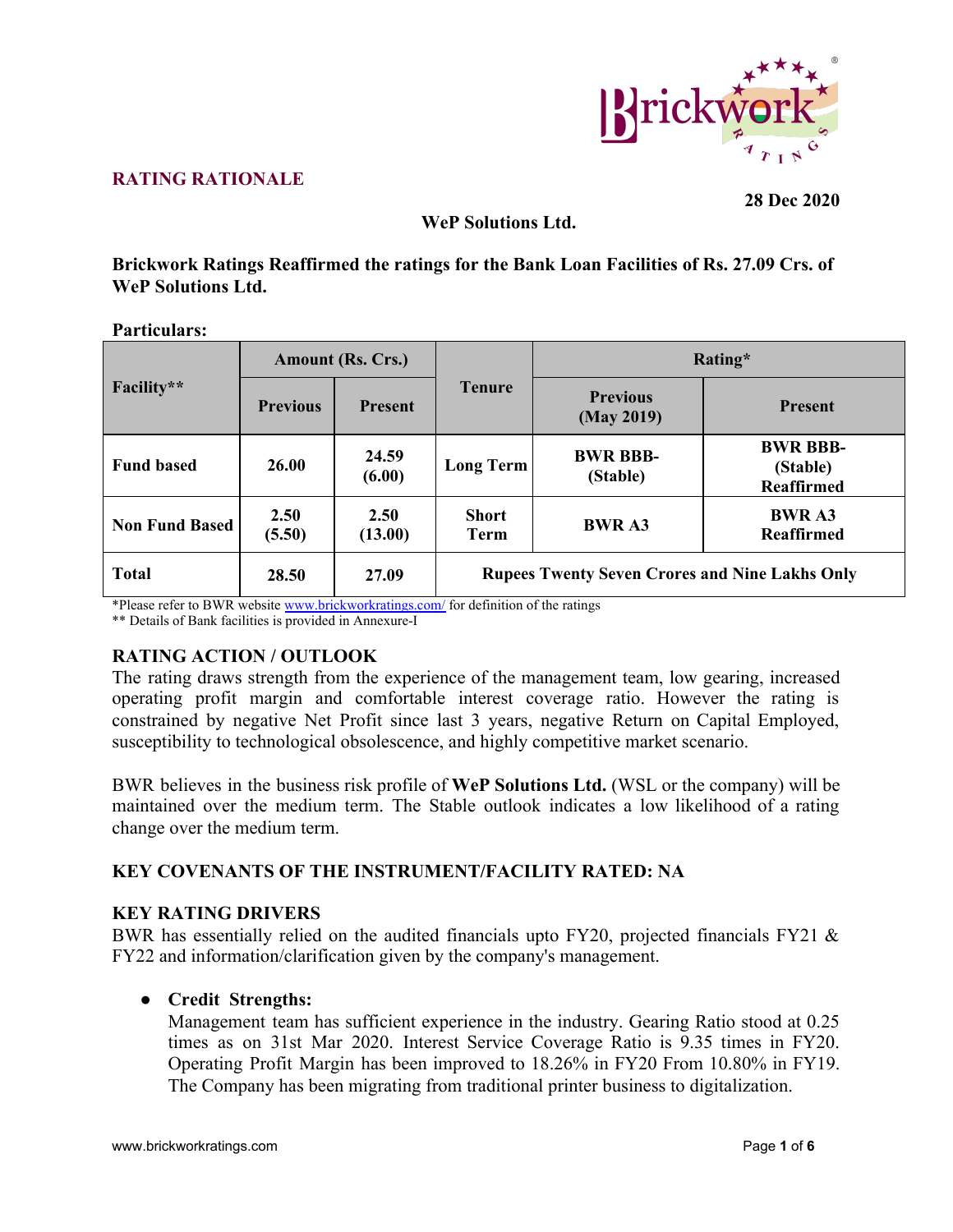

## **● Credit Risks:**

The rating is constrained by a small scale of operations, Net Profit of Rs.-2.12 Crs Crs in FY20. Return on Capital Employed is at -0.91% as on 31st Mar 2020. Susceptibility to technological obsolescence, and highly competitive market scenario.

## **ANALYTICAL APPROACH AND APPLICABLE RATING CRITERIA**

For arriving at WSL's rating, BWR has considered its standalone financial and business risk profile.

#### **RATING SENSITIVITIES**

Going forward, the ability of the Company to implement future strategies to increase revenue growth by increasing the retail & other businesses including digital services, and required investments in the area of product development, technical upgradation, marketing and resource enhancements would remain the key rating sensitivities

**Positive:** The rating outlook may be revised to positive and the rating may be upgraded if the company is able to improve Total Operating Income and Net Profit Margins.

**Negative:**The rating may be downgraded if the company achieves lower revenue than projected financials.

## **LIQUIDITY INDICATORS**

The current ratio was adequate at 1.32 times as on 31 March 2020. Net cash accruals to total debt stood at 1.15 times as on 31 March 2020. Cash and cash equivalents stood at Rs. 0.26 Crs. as on 31st March 2020. The Company has adequate liquidity.

#### **COMPANY PROFILE**

Wep Solutions Limited (Wep),promoted by Mr. Ram Narayan Agarwal was incorporated in the year 1995 located at Bangalore. Company is engaged in Managed Printing Solutions (MPS) and, Manufacturing and distribution of IT peripherals, Retail Billing solutions, and Document Management Solutions. The Company has pan India presence having 19 offices and support locations and provides Printing solutions to  $\sim$  2000 corporates with an install base of 22000+ installations across 2000+ locations across India. WSL has manufacturing facilities situated in Mysore(Karnataka) and in Baddi (Himachal Pradesh) both facilities are ISO certified. WeP Solutions Ltd. and Ricoh Asia Pacific entered into a distributor agreement for Indian Market. Ricoh's headquarter is located in Tokyo. It is empowering digital workplaces using innovative technologies and services enabling individuals to work smarter. For more than 80 years, Ricoh has been driving innovation and is leading provider of document management solutions, IT services, commercial and industrial printing , digital cameras and industrial system. Under the agreement of WeP Solutions Limited and Ricoh Asia Pacific, WeP has rights to sell and service Ricoh's product portfolio that address digital printing market in india.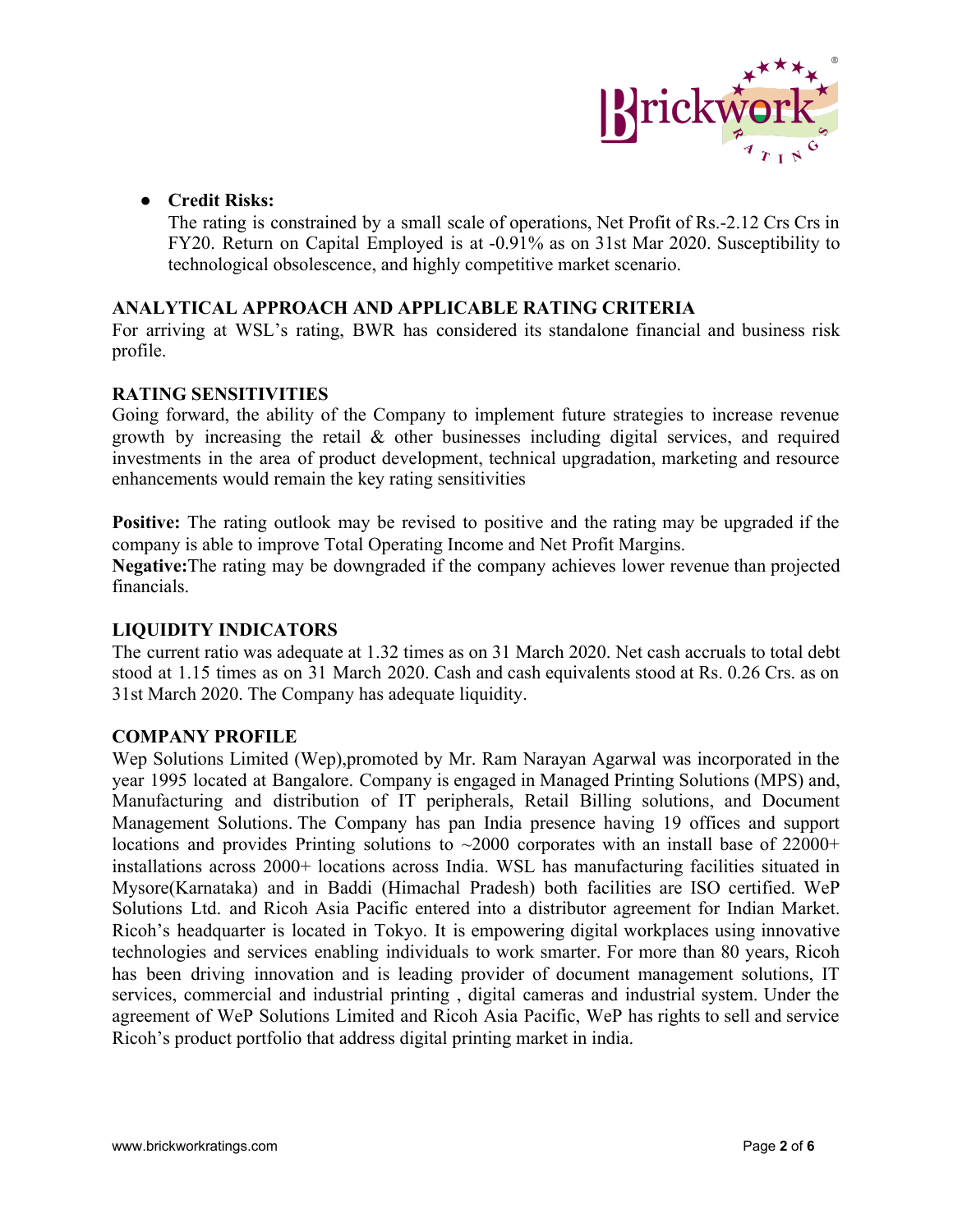

| <b>Key Parameters</b>       | <b>Units</b> | <b>FY19</b>    | <b>FY20</b>    |  |
|-----------------------------|--------------|----------------|----------------|--|
| <b>Result Type</b>          |              | <b>Audited</b> | <b>Audited</b> |  |
| <b>Operating Revenue</b>    | In Rs. Crs.  | 76.7           | 68.37          |  |
| <b>EBITDA</b>               | In Rs. Crs.  | 8.28           | 12.48          |  |
| <b>PAT</b>                  | In Rs. Crs.  | $-3.14$        | $-2.12$        |  |
| Net Worth                   | In Rs. Crs.  | 41.72          | 40.49          |  |
| <b>Total Debt/Net Worth</b> | Times        | 0.21           | 0.25           |  |
| <b>Current Ratio</b>        | Times        | 1.23           | 1.32           |  |

#### **KEY FINANCIAL INDICATORS**

## **NON-COOPERATION WITH PREVIOUS RATING AGENCY: NA**

# **RATING HISTORY FOR THE PREVIOUS THREE YEARS (including withdrawal and suspended)**

| <b>Facilities</b> |                   | <b>Current Rating</b> |                                                       |                             | <b>Rating History</b> |                             |  |
|-------------------|-------------------|-----------------------|-------------------------------------------------------|-----------------------------|-----------------------|-----------------------------|--|
| <b>Type</b>       | <b>Tenure</b>     | Amount<br>(Rs. Crs)   | Rating                                                | 18.05.2019                  | 2018                  | 23.08.2017                  |  |
| <b>Fund Based</b> | Long Term         | 24.59<br>(6.00)       | <b>BWR BBB-</b><br>(Stable)                           | <b>BWR BBB-</b><br>(Stable) |                       | <b>BWR BBB-</b><br>(Stable) |  |
| Non Fund<br>Based | <b>Short Term</b> | 2.50<br>(13.00)       | BWR A3                                                | <b>BWR A3</b>               |                       | <b>BWR A3</b>               |  |
| <b>Total</b>      |                   | 27.09                 | <b>Rupees Twenty Seven Crores and Nine Lakhs Only</b> |                             |                       |                             |  |

#### **COMPLEXITY LEVELS OF THE INSTRUMENTS**

For more information, visit [www.brickworkratings.com/download/ComplexityLevels.pdf](http://www.brickworkratings.com/download/ComplexityLevels.pdf)

#### **Hyperlink/Reference to applicable Criteria**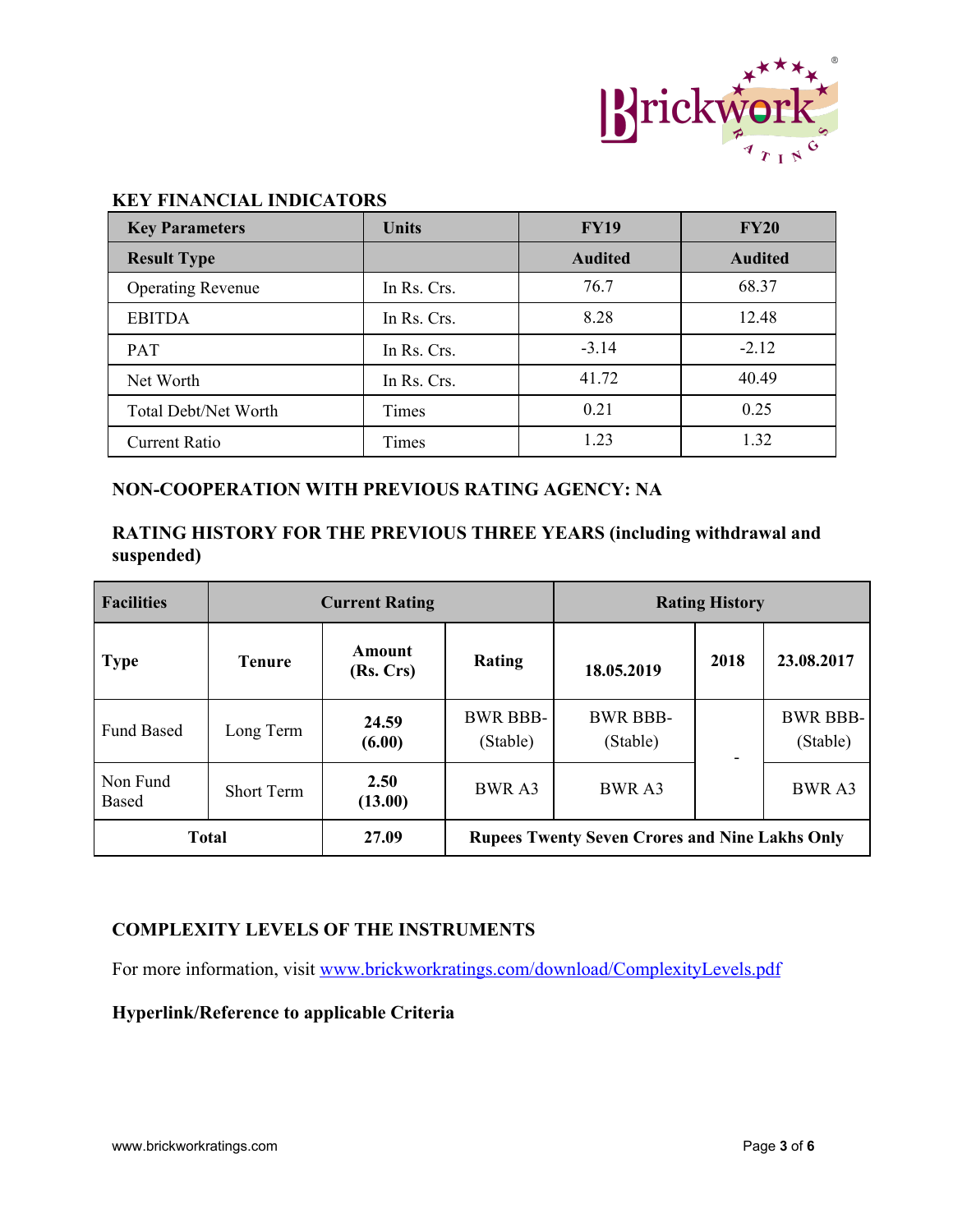

| <b>Analytical Contacts</b>    | <b>Investor and Media Relations</b> |
|-------------------------------|-------------------------------------|
| Dimple Bhut                   | K Nagaraj                           |
| <b>Primary Analyst</b>        | [Assoc. Director-Ratings]           |
| $+918040409940$ Ext: 334      | $+918040409940$ Ext: 372            |
| dimple.b@brickworkratings.com | nagaraj.ks@brickworkratings.com     |

## **ANNEXURE I**

# **Details of Bank Facilities rated by BWR**

| <b>Sl. No.</b>                                        | <b>Type of Facilities</b>                               | <b>Long Term</b><br>(Rs. Crs.) | <b>Short Term</b><br>(Rs. Crs.) | <b>Total</b><br>(Rs. Crs.) |
|-------------------------------------------------------|---------------------------------------------------------|--------------------------------|---------------------------------|----------------------------|
| 1.                                                    | Cash Credit                                             | 16.00                          |                                 | 16.00                      |
| 2.                                                    | Term Loan 1                                             | 6.80                           |                                 | 6.80                       |
| 3.                                                    | Term Loan 2                                             | 1.79                           |                                 | 1.79                       |
| $\overline{4}$ .                                      | <b>Working Capital Demand</b><br>Loan (Sublimit of CC)  | (6.00)                         |                                 | (6.00)                     |
| 5.                                                    | Letter of Credit                                        |                                | 2.50                            | 2.50                       |
| 6.                                                    | Letter of Credit (Sublimit<br>of CC)                    |                                | (6.50)                          | (6.50)                     |
| 7.                                                    | Letter of Credit & Bank<br>Guarantee (Sublimit of<br>CC |                                | (3.00)                          | (3.00)                     |
| 8.                                                    | <b>Bank Guarantee</b>                                   |                                | 1.00                            | (1.00)                     |
| 9.                                                    | Bank Guarantee (Sublimit<br>of LC)                      |                                | (2.50)                          | (2.50)                     |
| <b>Rupees Twenty Seven Crores and Nine Lakhs Only</b> | 27.09                                                   |                                |                                 |                            |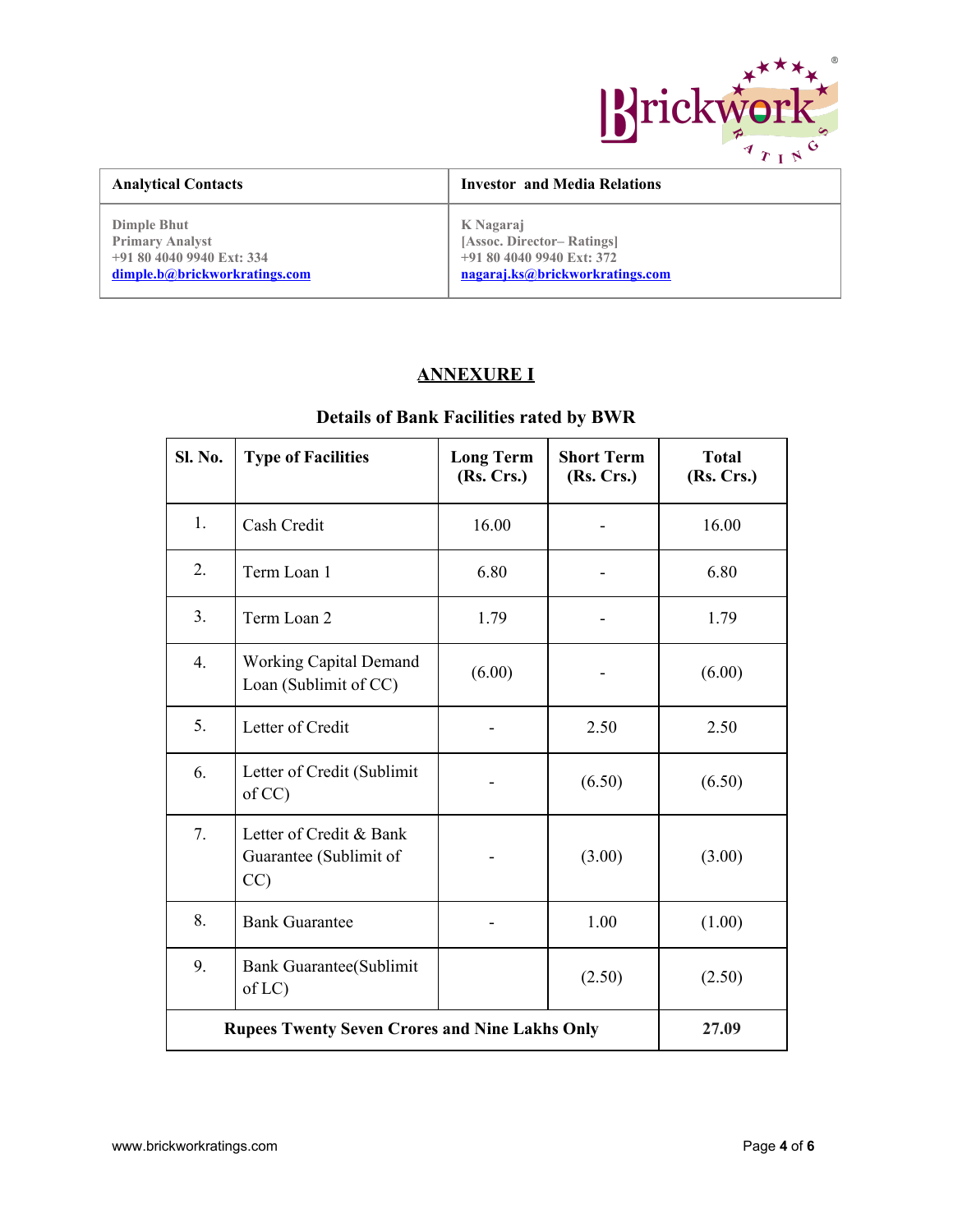

#### **For print and digital media**

The Rating Rationale is sent to you for the sole purpose of dissemination through your print, digital or electronic media. While it may be used by you acknowledging credit to BWR, please do not change the wordings in the rationale to avoid conveying a meaning different from what was intended by BWR. BWR alone has the sole right of sharing (both direct and indirect) its rationales for consideration or otherwise through any print or electronic or digital media.

**About Brickwork Ratings** : Brickwork Ratings (BWR), a Securities and Exchange Board of India [SEBI] registered Credit Rating Agency and accredited by Reserve Bank of India [RBI], offers credit ratings of Bank Loan, Non- convertible / convertible / partially convertible debentures and other capital market instruments and bonds, Commercial Paper, perpetual bonds, asset-backed and mortgage-backed securities, partial guarantees and other structured / credit enhanced debt instruments, Security Receipts, Securitisation Products, Municipal Bonds, etc. BWR has rated over 11,400 medium and large corporates and financial institutions' instruments. BWR has also rated NGOs, Educational Institutions, Hospitals, Real Estate Developers, Urban Local Bodies and Municipal Corporations. BWR has Canara Bank, a leading public sector bank, as one of the promoters and strategic partner. BWR has its corporate office in Bengaluru and a country-wide presence with its offices in Ahmedabad, Chandigarh, Chennai, Hyderabad, Kolkata, Mumbai and New Delhi along with representatives in 150+ locations.

**DISCLAIMER :** Brickwork Ratings India Pvt. Ltd. (BWR), a Securities and Exchange Board of India [SEBI] registered Credit Rating Agency and accredited by the Reserve Bank of India [RBI], offers credit ratings of Bank Loan facilities, Non- convertible / convertible / partially convertible debentures and other capital market instruments and bonds, Commercial Paper, perpetual bonds, asset-backed and mortgage-backed securities, partial guarantees and other structured / credit enhanced debt instruments, Security Receipts, Securitisation Products, Municipal Bonds, etc. [hereafter referred to as "Instruments"]. BWR also rates NGOs, Educational Institutions, Hospitals, Real Estate Developers, Urban Local Bodies and Municipal Corporations.

BWR wishes to inform all persons who may come across Rating Rationales and Rating Reports provided by BWR that the ratings assigned by BWR are based on information obtained from the issuer of the instrument and other reliable sources, which in BWR's best judgement are considered reliable. The Rating Rationale / Rating Report & other rating communications are intended for the jurisdiction of India only. The reports should not be the sole or primary basis for any investment decision within the meaning of any law or regulation (including the laws and regulations applicable in Europe and also the USA).

BWR also wishes to inform that access or use of the said documents does not create a client relationship between the user and BWR.

The ratings assigned by BWR are only an expression of BWR's opinion on the entity / instrument and should not in any manner be construed as being a recommendation to either, purchase, hold or sell the instrument.

BWR also wishes to abundantly clarify that these ratings are not to be considered as an investment advice in any jurisdiction nor are they to be used as a basis for or as an alternative to independent financial advice and judgement obtained from the user's financial advisors. BWR shall not be liable to any losses incurred by the users of these Rating Rationales, Rating Reports or its contents. BWR reserves the right to vary, modify, suspend or withdraw the ratings at any time without assigning reasons for the same.

BWR's ratings reflect BWR's opinion on the day the ratings are published and are not reflective of factual circumstances that may have arisen on a later date. BWR is not obliged to update its opinion based on any public notification, in any form or format although BWR may disseminate its opinion and analysis when deemed fit.

Neither BWR nor its affiliates, third party providers, as well as the directors, officers, shareholders, employees or agents (collectively, "**BWR Party**") guarantee the accuracy, completeness or adequacy of the Ratings, and no BWR Party shall have any liability for any errors, omissions, or interruptions therein, regardless of the cause, or for the results obtained from the use of any part of the Rating Rationales or Rating Reports. Each BWR Party disclaims all express or implied warranties, including, but not limited to, any warranties of merchantability, suitability or fitness